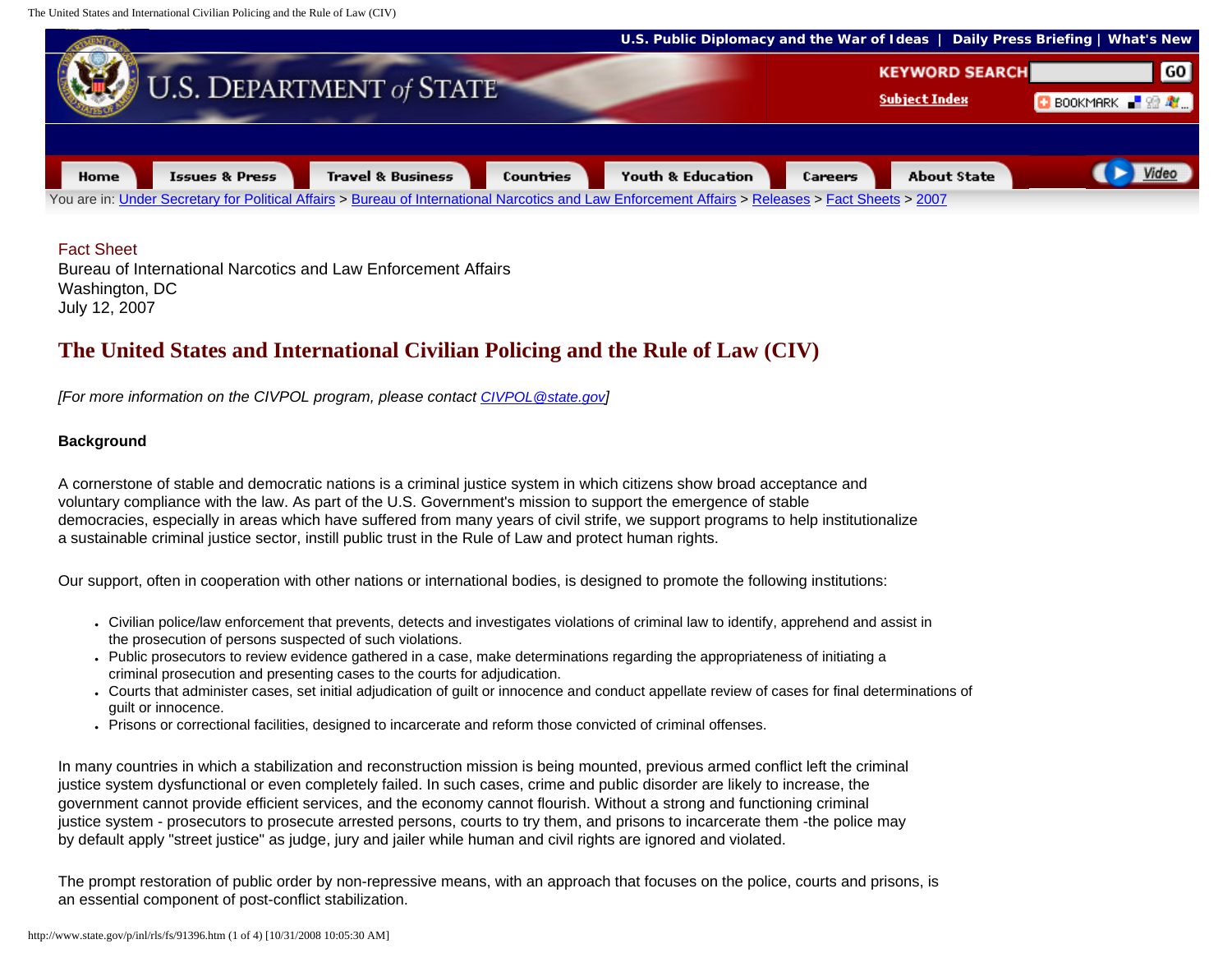#### **The CIVPOL Mission**

Civilian police (CIVPOL) from the United States and more than 50 other countries are deployed around the globe in support of international post-conflict stabilization and redevelopment operations. Their presence promotes peace and stability in areas recovering from conflict, and their efforts to reform and/or develop indigenous police forces into modern, democraticallyoriented law enforcement services helps to ensure that peace and stability can be sustained even after international peacekeepers depart.

Many CIVPOL programs are sponsored by the United Nations (UN), but regional security organizations such as the Organization for Security and Cooperation in Europe (OSCE), or coalitions of interested countries, sponsor others.

The UN launched its first CIVPOL mission in the Congo in 1960, but CIVPOL did not become a major component of peacekeeping operations until the end of the Cold War. Since then, police have become an integral component of what were originally military peacekeeping operations.

CIVPOL missions vary. In some missions, officers perform typical law enforcement functions (patrol, investigation, etc.) in the absence of effective and fair indigenous police forces. In others, CIVPOL may be responsible for rebuilding, monitoring, and/ or advising local police as they make the transition to democratic policing. In this capacity, CIVPOL may be directly involved in the entry-level, supervisory and managerial training and organizational development activities for a host country's police.

## **The United States and CIVPOL**

The United States participated in its first CIVPOL operation in 1994 in Haiti. The United States led the multinational military intervention to restore the elected government of Haiti and sponsored a 20-country International Police Monitor (IPM) mission to help provide public security, maintain the rule of law, and establish a new Haitian National Police Service. The IPM mission transitioned to the UN in March 1995.

CIVPOL have become a vital tool of U.S. foreign policy. Only 50 American police officers participated in the Haiti CIVPOL mission in 1994. Since then, more than 7,000 experienced U.S. law enforcement officers and experts have participated in CIVPOL missions in Bosnia-Herzegovina (1996-2002); the Eastern Slavonia region of Croatia (1996-2003); Jericho (2002); the Palestinian Authority (2003); Sierra Leone (2003-2004); East Timor (1999-2007); OSCE Headquarters in Vienna (2002-2004); Haiti (1996- 2000; 2004-present); Kosovo (1999-present); Serbia & Montenegro (2001-present); Macedonia (2002-2004); Afghanistan (2002-present); Iraq (2003-present); Sudan (2005-present); and Liberia (2003-present). Today, more than 1,600 U.S. police are deployed along with their international counterparts.

This dramatic climb in U.S. participation in CIVPOL missions reflects the U.S. Government's recognition of the importance of criminal justice to restoring stability in post-conflict situations. While international military forces often are necessary to restore a secure environment following a major conflict, they generally are not, in themselves, sufficient for the long-term reestablishment of civil order where local institutions have broken down. CIVPOL not only assist international military forces in the short term by addressing and resolving civilian law enforcement issues, but also help develop the local democratic policing institutions that ultimately will be responsible for integrating with the host country's criminal justice system (prosecutor, courts and correctional services) and providing law and order functions once the military and CIVPOL depart.

# **CIVPOL Rule of Law Programs**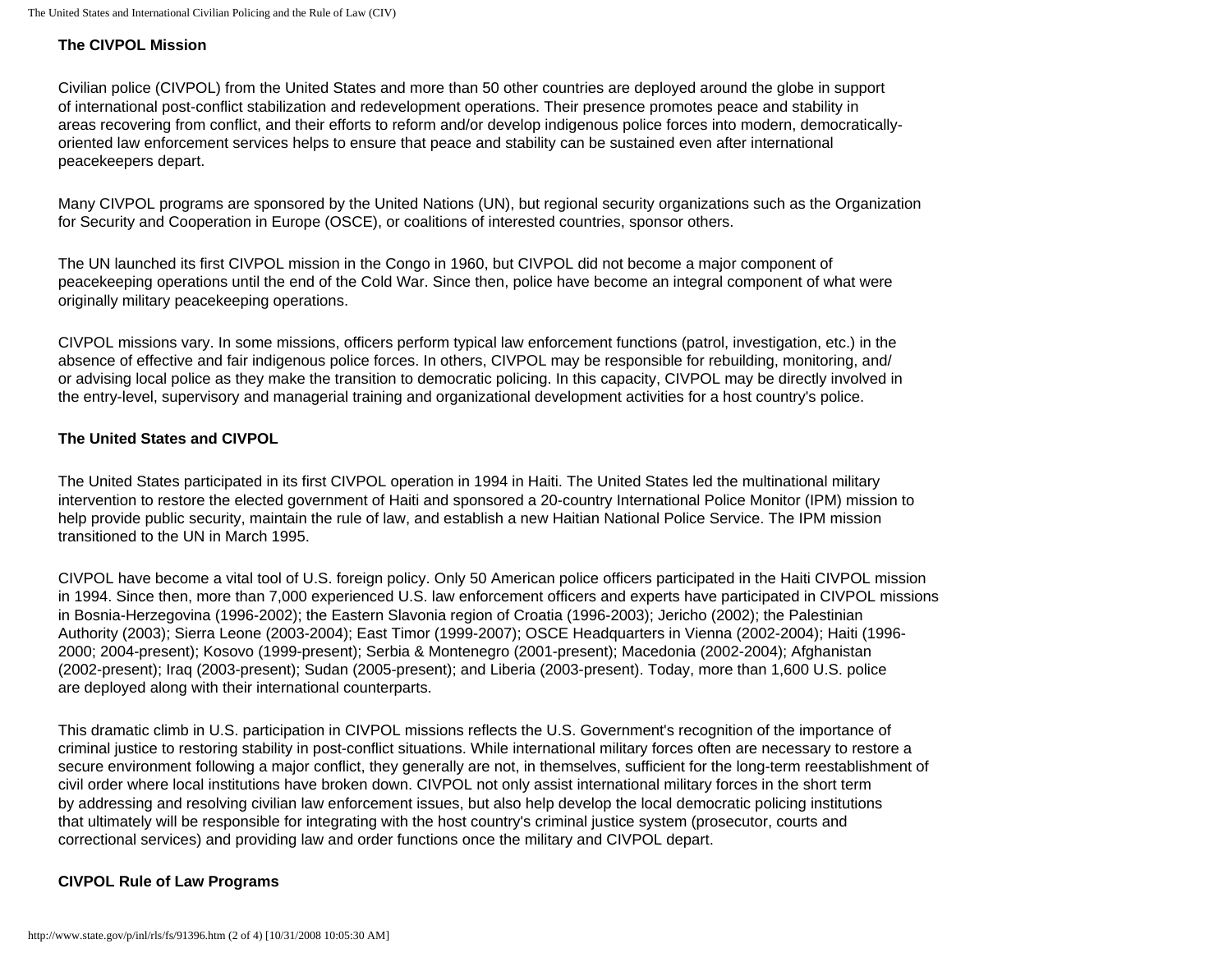The United States and International Civilian Policing and the Rule of Law (CIV)

Initial missions focused almost exclusively upon indigenous civilian police and placed little, if any, emphasis on other aspects of the host country's criminal justice system. It soon became apparent that reform and developmental efforts were not as successful as they should have been, because other criminal justice components such as the prosecutors, courts and correctional organizations had not received commensurate support. Those elements needed reform or development assistance to function at a level equivalent to the police.

Accordingly, the CIVPOL Office within the Bureau of International Narcotics and Law Enforcement Affairs (INL) was re-titled Office of Civilian Police and Rule of Law (CIV) and charged with working with all criminal justice agencies in post-conflict environments rather than simply the civilian police. CIV now employs senior technical specialists in prosecutorial, judicial and correctional development as well as in the civilian police field. Wherever possible, CIV plans, develops and implements postconflict reform or redevelopment programs that contain elements addressing each criminal justice system component to maintain equilibrium among all.

Decisions to deploy CIVPOL and/or Rule of Law programs in a specific mission are made at the highest levels of the federal government based on consultations among the White House, Department of State, and other agencies. The responsibility for managing U.S. CIVPOL, Rule of Law and related issues generally rests with the Department of State.

## **The Mechanics of U.S. CIVPOL contributions**

Most other countries that provide police to CIVPOL programs have national police forces and related personnel mechanisms to deploy officers for overseas service. Because the United States does not maintain a national police force, we do not send formed police units. Our contribution relies on individual volunteers. To handle such a large task, the Department of State contracts with private companies who implement requirements provided by the Department of State to recruit, select, equip, and deploy active and recently retired law enforcement officers from across the country. After conducting a screening process, the companies contract with individual officers and deploy them to missions.

Subject matter experts in criminal prosecution, court administration, judicial adjudication, criminal appellate practice and correctional programs are also recruited, engaged and deployed by a contractor in response to a U.S. Government-identified and articulated requirement.

Following pre-deployment training in the U.S., criminal justice program personnel are sent to the mission area and are "seconded" to the UN (or other sponsoring organization -- such as the OSCE). Within a mission, officers function under the operational control of the sponsoring organization, which also provides officers with an allowance to cover food, lodging, and incidental expenses. The contractors maintain offices in the mission areas to handle administrative and support issues, and assist with programs designed to improve quality of life.

Throughout the life of a mission, the Department of State provides funding and oversight for mission operations, manages U.S. policy on CIV operations and other related law enforcement and civilian security issues, provides bilateral assistance to local police forces, engages with the UN and other contributing countries on mission priorities and challenges, and keeps Congress, other U.S. Government agencies, and the White House informed of progress.

 $\mathbf{\hat{B}}$  back to top